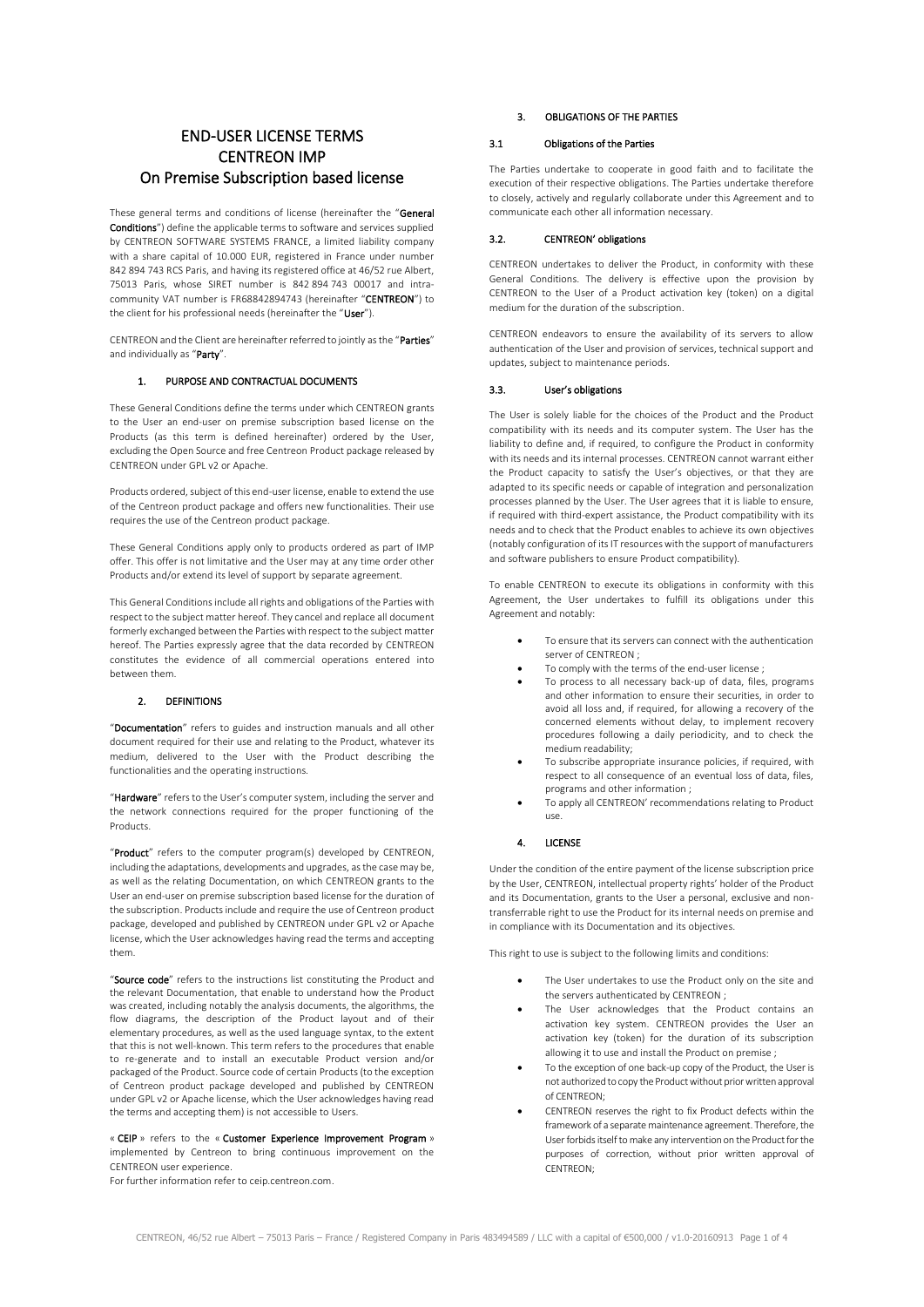The User has the ability to observe, to study and to test the Product within the limits of the applicable legal provisions, with the clarification that the User has the obligation to inform CENTREON, by registered letter with an acknowledgement of receipt, of its intention to decompile the Product for interoperability to enable CENTREON to appreciate the lawfulness of this demand and, if required, to supply the necessary information, as referred to the article L.122-6 of the French Intellectual Property Act.

The User undertakes to respect and to ensure its employees respect the intellectual property rights of CENTREON, especially on the Product, the brands and the logos belonging to CENTREON.

The User obliges itself to respect and to ensure its employees respect the property provisions appearing on the Product and the Documentation.

## 5. INSTALLATION

The User acknowledges that the installation and Product use imply that the User's computer system complies with the technical prerequisites defined in the Documentation and that its servers can connect to the authentication server of CENTREON.

The User acknowledges that the Product contains an activation key (token) for the duration of the subscription for the authenticated server of the User. Installation is performed automatically through CENTREON's authentication server. The User is not allowed to use the Product without the activation key (token). This system prevents the use of the Product on unauthenticated servers. As a consequence, if the User needs to transfer the Product from one server to another, it shall inform CENTREON by completing on-line a request for a new activation key (token). In such case, the User undertakes to uninstall the Product from the initial server within two (2) weeks in case of installation on another server.

The Product is supplied to the User on a digital medium via the Internet.

In order to enable the User to use the Product, CENTREON provides the User:

- An activation key (token) for the duration of its subscription allowing it to use the Product on premise on its authenticated servers ;
- Different programs constituting the Product under readable and executable format in the exploitation environment, in conformity with the Documentation ;
- The Documentation under electronic or paper format.

The User undertakes to proceed to the Product installation and configuration, as its own cost and under its liability, in compliance with the installation instructions appearing in the Documentation of the Product supplied by CENTREON.

It is up to the User to ensure that it has received, as well as its employees, the necessary training to correctly use the Product.

#### 6. TECHICAL SUPPORT

Under the on premise on line subscription based license, CENTREON provides to the User a first level of technical support and assistance relating to the Product. This technical support is provided via email without warranty of resolution time.

Any support service that is not expressly included in the subscription is subject to additional fees. The User may extend at any time its level of support by entering into a separate agreement.

The technical support includes correction of errors and basic guidance on installation and configuration through access to tutorials, CENTREON's online knowledge database and a dedicated communication reporting incidents tool allowing the User to post questions and track answers.

Under the technical support, CENTREON provides on-line answers to questions posted by the User and reasonable assistance to the User in relation to the use of Product. CENTREON is bound by an obligation of means.

Technical support is subject to compliance with technical prerequisites.

#### 7. UPGRADES

During the subscription, the User benefits from upgrades, improvements and modifications of the Product for the supported versions of the Product.

CENTREON provides the User the maximum of information concerning the scope of upgrades, whether it is minor or major, as well as the nature of the operated modifications.

CENTREON may, in exceptional circumstances, demand to install imperatively an upgrade if this upgrade is essential for the proper execution of the support service, to the exclusion of updates that require payment of additional cost. Installation of upgrades is performed by the User.

The User is aware that the upgrade installation can possibly lead to incompliance with some third-party product.

Subject to the full payment of the subscription price, CENTREON grants to the User a right to use all upgrades of Product under the same conditions of license than the license terms.

#### 8. FEES AND PAYMENT TERMS

The price of software depends on the duration of the subscription. Any online order is fully payable upon processing of the order. In such case, the invoice can be accessed and downloaded on-line from the user account.

Alternatively, invoices are due and payable within thirty (30) days of the date of the invoice issue, net without any discount, in advance.

The license-fees are invoiced in Euros, the risk of a change rate is supported by the User. All license-fees are exclusive of taxes (including any withholding taxes), which is payable by the User at the rate and in the manner from time to time prescribed by applicable law. The price including all taxes is indicated on the corresponding invoice.

#### 9. AUDIT

During the subscription term and during a period of twelve (12) months from its expiration or termination for any reason whatsoever, CENTREON has the right, with a thirty (30) days' prior notice, to audit or to require a third-party to audit at its costs and yearly, in compliance with this Agreement. The audit is performed in the User's premises during normal business hours and ensuring that it doesn't disturb the User's activities.

In case the audit reveals the Product is used beyond the scope defined under this Agreement, CENTREON will charge to the User a license extension corresponding to the difference between the right acquired by the User and its effective Product use at the applicable public price. The User reimburses to CENTREON the audit fees on the presentation of supporting documents.

The payment of the license extension by the User leads to the automatic modification of the license scope, as the case may be.

#### 10. WARRANTY

CENTREON warrants that the Product complies with their Documentation. For the duration of the subscription or for a maximum duration of three (3) months from the delivery of the Product, CENTREON undertakes to correct all reproducible defects of the Product.

After the expiry of this warranty, all defects attributable to the Product is addressed by CENTREON for the duration of the subscription under the technical support and upgrades provided, as described above. The User may extend at any time its level of support by entering into a separate agreement.

CENTREON warrants the User against all claims, demands, actions, costs, expenses, losses and damages arising from or incurred by reason of any claim for infringement of any Intellectual Property Right arising from the use of Product.

As such, CENTREON shall indemnify and hold harmless the User against all damages that shall pay further to a definitive court decision and having for exclusive grounds the demonstration of such infringement.

This warranty is subject to the following express conditions: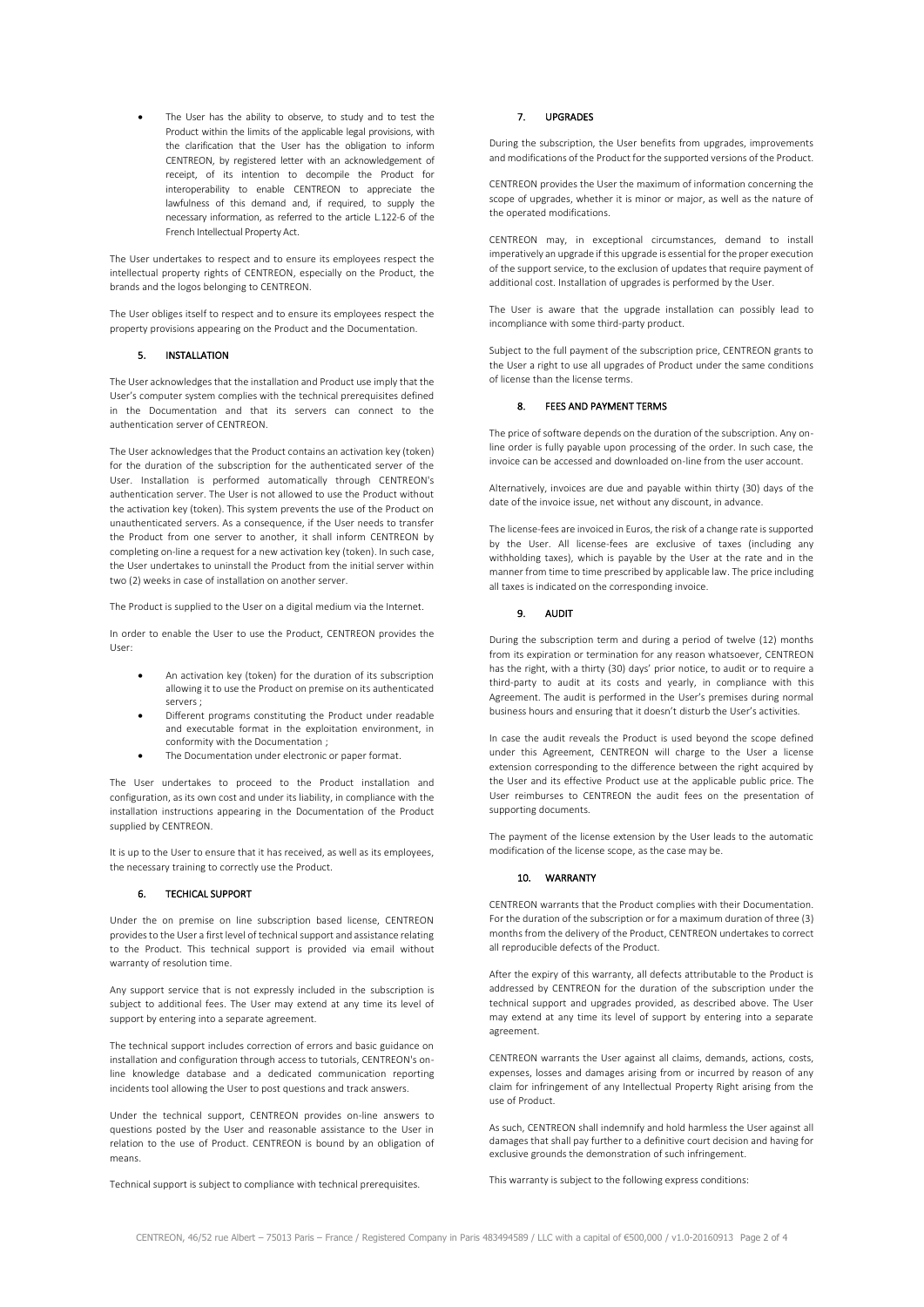- The User shall promptly notify CENTREON if any claim or demand is made or action brought against the User;
- CENTREON shall at its own expense conduct any litigation arising therefore and all negotiations in connection therewith in consultation with the User;
- The User shall at the request of CENTREON provide to CENTREON all reasonable assistance for the purpose of contesting any claim or demand made or action brought against the User;
- The alleged infringement could not have been avoided by the installation and use by the User of an upgrade provided by CENTREON.

If any Product provided by CENTREON infringes or is likely to infringe a third party's Intellectual Property Rights, CENTREON will promptly and at its own expense:

- to procure the right for the User to continue using such Product ; or
- to replace the Product to make its use non-infringing ; or
- to modify the Product to make its use non-infringing ; or
- to reimburse to the User the price received under this Agreement.

The previous provisions set the only appeal of which the User has and the limits of the CENTREON's infringement warranty.

## 11. TERM AND TERMINATION

The subscription is for a fixed term of 1 month or 12 months after processing of the order and upon delivery of the Product. The license is then tacitly renewed for successive equivalent periods unless the User cancels his subscription from his user account. If the User subscribes a new license for a longer term than its initial subscription, the User may terminate the subscription at any time before the initial fixed term.

Otherwise, the subscription expires on its term, unless terminated under the conditions defined hereafter. Any unused subscription will not be reimbursed.

In any case, the activation of the Product is performed upon processing of the order and delivery of the Product.

To allow control, activation and deactivation of Products, the User must ensure that its servers can connect with CENTREON's authentication server.

In the case of any serious breach by either Party of its obligations hereunder, the license may be terminated by the non-breaching Party, without having to file any claim before the competent court to this effect ("*de plein droit*") and without prejudice to other remedies available for any damages suffered, subject to a thirty (30) days prior notice from the receipt of the acknowledgement of the registered letter, if the breaching Party does not cure its breach within thirty (30) days of the date of receipt of the failure notification.

In the case of the termination, the User remains liable for the payment of all outstanding amounts until the effective date of termination, and more generally, for the payment of all invoices unpaid despite the effective termination.

Upon expiry of the subscription or termination, the User may continue to use Centreon software package as modified and updated during the term of the subscription, to the exclusion of the auto-discovery tool allowing the automatic detection of supervision target resources. Upon expiry of the subscription or termination, the User will no longer have access to technical support and upgrades.

Upon expiry of the subscription or termination for any reason, the present contract is automatically and immediately terminated.

## 12. CONFIDENTIALITY

Any information provided by one Party to the other Party or to whom a Party has access during the negotiation and/or execution of the Agreement of any nature whatsoever (technical, financial, legal, commercial, strategic, computer-based) transferred either in material form (containing inside a

physical medium of any form or nature whatsoever) or in immaterial form (verbally, digital or audiovisual media, etc.) is confidential.

Any information relating to hardware or Product, the documentation, the commercial proposals of CENTREON, also to the commercial strategies and business processes of one or other of the Parties are notably considered as confidential.

The Parties undertake to keep confidential the aforesaid information and to apply at least the same provisions than those usually applied to protect their own confidential information, and must uphold the same obligation of confidentiality to all their employees of any position whatsoever for any confidential information as defined hereinabove.

The Parties acknowledge that the following information should not be considered as confidential:

- information that is in the public domain ;
- information previously known by the receiving Party, which is not subject to an obligation of confidentiality ;
- information lawfully obtained from a third-party or independently of the execution of the Agreement.

The provisions of this article remain in force during the term of the subscription and for five (5) years from the expiration or the termination for any reason whatsoever.

While using CENTREON Products, CENTREON uses a telemetry system collecting anonymous and non-personal data about the servers use and statistics on the software suite use in order to exploit them in the Customer Experience Improvement Program (CEIP). This information is only used for the purposes of improving the user experience and nothing else. For further information refer to ceip.centreon.com.

## 13. COMMERCIAL REFERENCE

Unless otherwise expressly agreed in the order form(s), the User authorizes CENTREON to disclose its name as a commercial reference in its presentations, its commercial propositions, its commercial documentation and its website. Any other type of communication shall be specifically subject of prior written approval of the User.

#### 14. FORCE MAJEURE

CENTREON shall not, in any case, be liable and no indemnity can be requested for delay or in consequence of damages in the event of force majeure.

Internal or external strike, any destruction for any reason whatsoever of all or part of the CENTREON' premises or installations, any government decisions, any difficulties in oil and energy supply or traffic and communication networks disturbances, on which depend CENTREON, and more generally any unforeseeable event of human or natural origin that prevents or reduces the possibility of execution by CENTREON of its contractual obligations are expressly considered as constituting force majeure or unforeseeable circumstances, except those considered as such by French court.

The event of force majeure suspends the execution of the Agreement and the current orders, except the obligation for the User to pay the due sums until the date of force majeure.

If such force majeure event lasts for more than one (1) month, the license could immediately be terminated at no cost immediately upon a registered letter with an acknowledgement of receipt, without having to file any claim before the competent court to this effect (*"de plein droit").*

# 15. MISCELLANEOUS PROVISIONS

If any provision of this Agreement is held to be invalid or unenforceable for any reason, it will be deemed to be severed from this Agreement and the remaining provisions will continue in full force and effect.

The fact that one or other Party does not require, temporally or definitely, the application of a provision of this Agreement shall not be considered as a waiver of the rights, which are held by this Party.